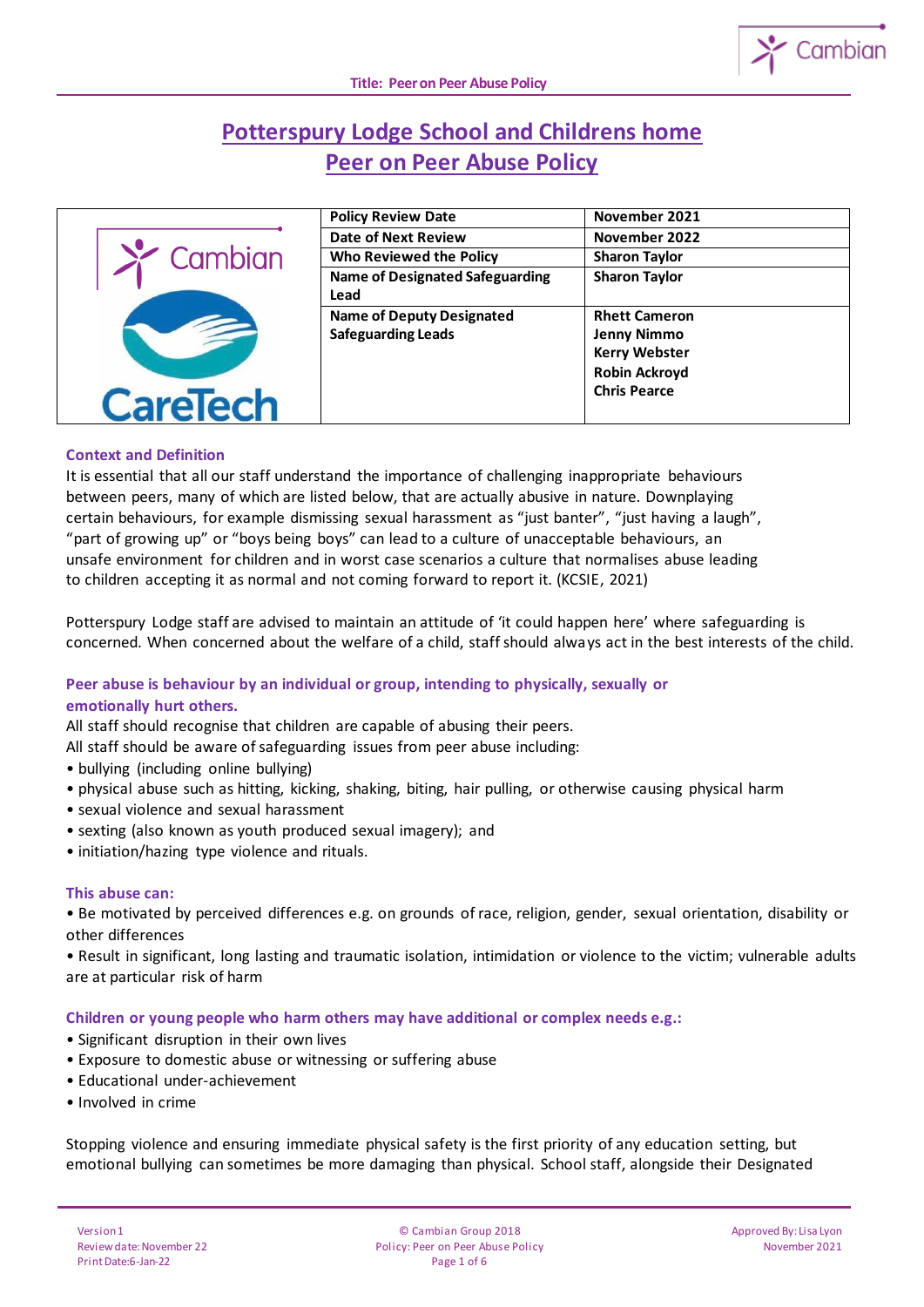

Safeguarding Lead and/or Deputy, have to make their own judgements about each specific case and should use this policy guidance to help. Failing this, the Designated Safeguarding Lead and deputies are always available to give further support.

# **2. Responsibility**

## **Keeping Children Safe in Education (KCSIE), 2021 states that:**

'Governing bodies and proprietors should ensure their child protection policy includes procedures to minimise the risk of peer on peer abuse and sets out how allegations of peer on peer abuse will be investigated and dealt with'.

It also emphasises that the voice of the child must be heard.

Peer on Peer abuse is referenced in the **Safeguarding and Child Protection Policy**. The sensitive nature and specific issues involved with peer on peer necessitate separate policy guidance. At Potterspury Lodge we continue to ensure that any form of abuse or harmful behaviour is dealt with immediately and consistently to reduce the extent of harm to the young person, with full consideration to the impact on that individual child's emotional and mental health and well-being.

## **This Policy Applies To:**

- the whole school including any activities provided by the school, as well as those outside of the normal school hours;
- all staff (teaching and support staff), pupils on placement, the proprietor and volunteers working in the school.

#### **Availability:**

- The Peer on Peer Abuse policy is provided with the information for prospective pupils, parents and guardians, when an enquiry for admission to the school is made.
- This policy is also made available to parents or guardians of pupils on request to the school office, during the school day and on the school website (if applicable)

## **Other Relevant Document for Employees:**

- Safeguarding Policy
- Anti-bullying Policy
- SRE policy
- PSHE policy

#### **Monitoring and Review:**

- All staff are responsible for reporting allegations received by the school and record how they were resolved. The record includes, at least: the pupil making the allegation, the other pupil(s) involved, the date of the allegation, the nature of the allegation, any action taken and the outcome of the allegation. The senior leadership team are responsible for actioning allegations, taking the correct actions and reporting outcomes.
- The Proprietor monitors the allegation procedure, to ensure that all allegations are handled properly, considering any local or national decisions that affect the process, and making any modifications necessary to this policy. They also retain details of the number of allegations registered under the formal procedure during the preceding school year.
- The Proprietor will undertake a formal annual review of this policy for the purpose of monitoring and of the efficiency with which the related duties have been discharged, by no later than one year from the date shown below, or earlier if significant changes to the systems and arrangements take place, or if legislation, regulatory requirements or best practice guidelines so require.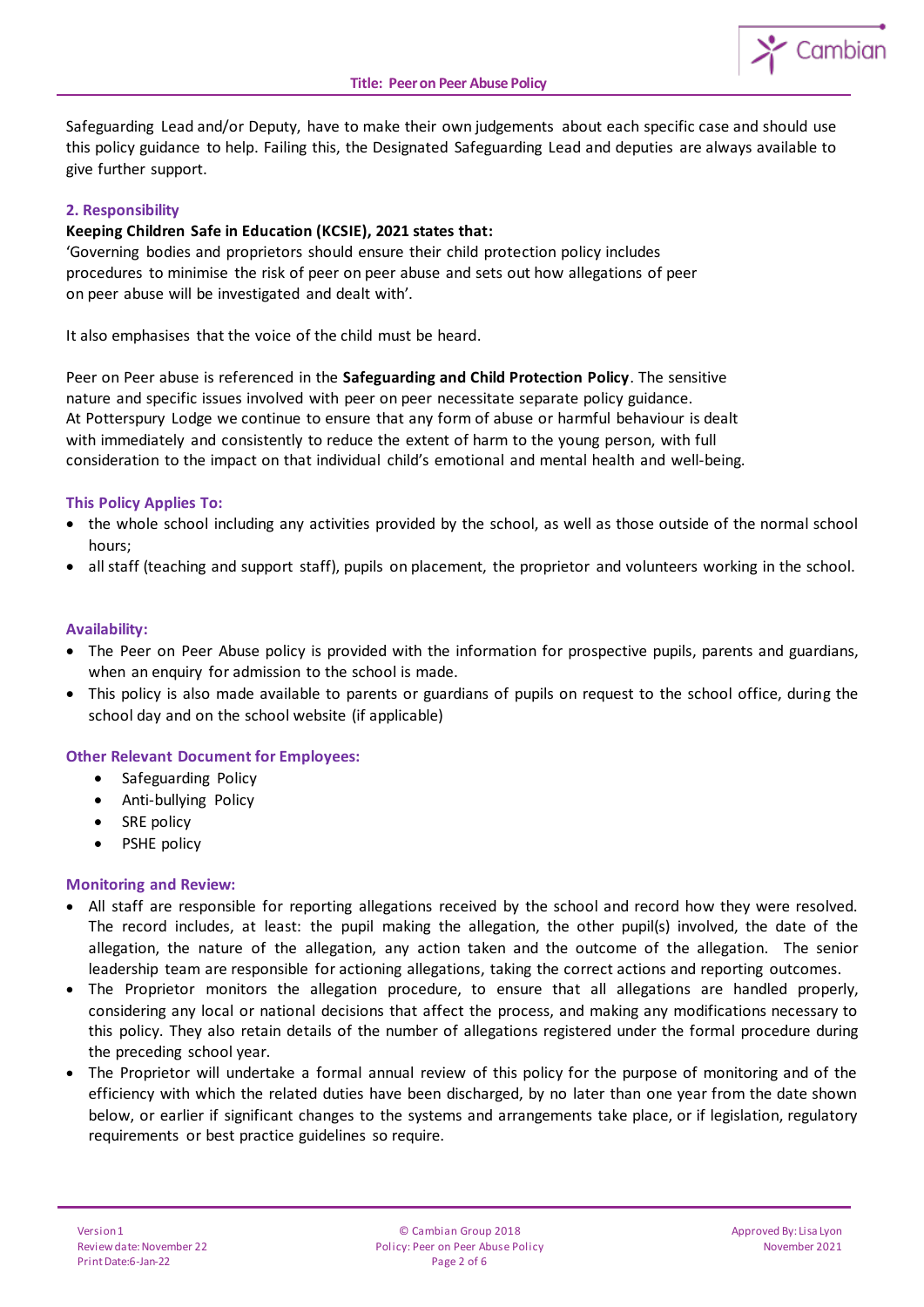

# **3. Definition**

Peer-on-Peer abuse is when children abuse other children. This type of abuse can take place inside and outside of school and online.

Peer-on Peer abuse is most likely to include, but may not be limited to:

- Bullying (including cyber-bullying, prejudice-based and discriminatory bullying)
- Abuse in intimate relationships between peers
- Physical abuse such as hitting, kicking, shaking, biting, hair pulling, or otherwise causing physical harm (this may include online element which facilitates, threatens and/or encourages physical abuse)
- Sexual violence, such as rape, assault by penetration and sexual assault (this may include an online element which facilitates, threatens and /or encourages sexual violence).
- Sexual harassment, such as sexual comments, remarks, jokes and online sexual harassment, which may be standalone or part of a broader pattern of abuse.
- Causing someone to engage in sexual activity without consent, such as forcing someone to strip ,touch themselves sexually, or to engage in sexual activity with a third party.
- Consensual and non-consensual sharing of nudes and semi nudes images and /or videos (also knowns as sexting or youth produced sexual imagery)
- Upskirting, which typically involves taking a picture under a person clothing without their permission, with the intention of viewing their genitals or buttocks to gain sexual gratification, or cause the victim humiliation, distress or alarm
- Initiation. hazing type violence and rituals (this could include activities involving harassment, abuse or humiliation used as a way of initiating a person into a group and may include an online element)

If the evidence suggests that there was an intention to cause severe harm to the victim, this should be regarded as abusive whether or not severe harm was actually caused.

It is also important to recognise the specific difficulties that children and young people with SEND may have in recognising appropriate behaviour. In this context it is important to focus on intent and the young person's understanding of this. Developmental age as opposed to chronological age should also be taken into consideration when reflecting on age appropriate behaviours.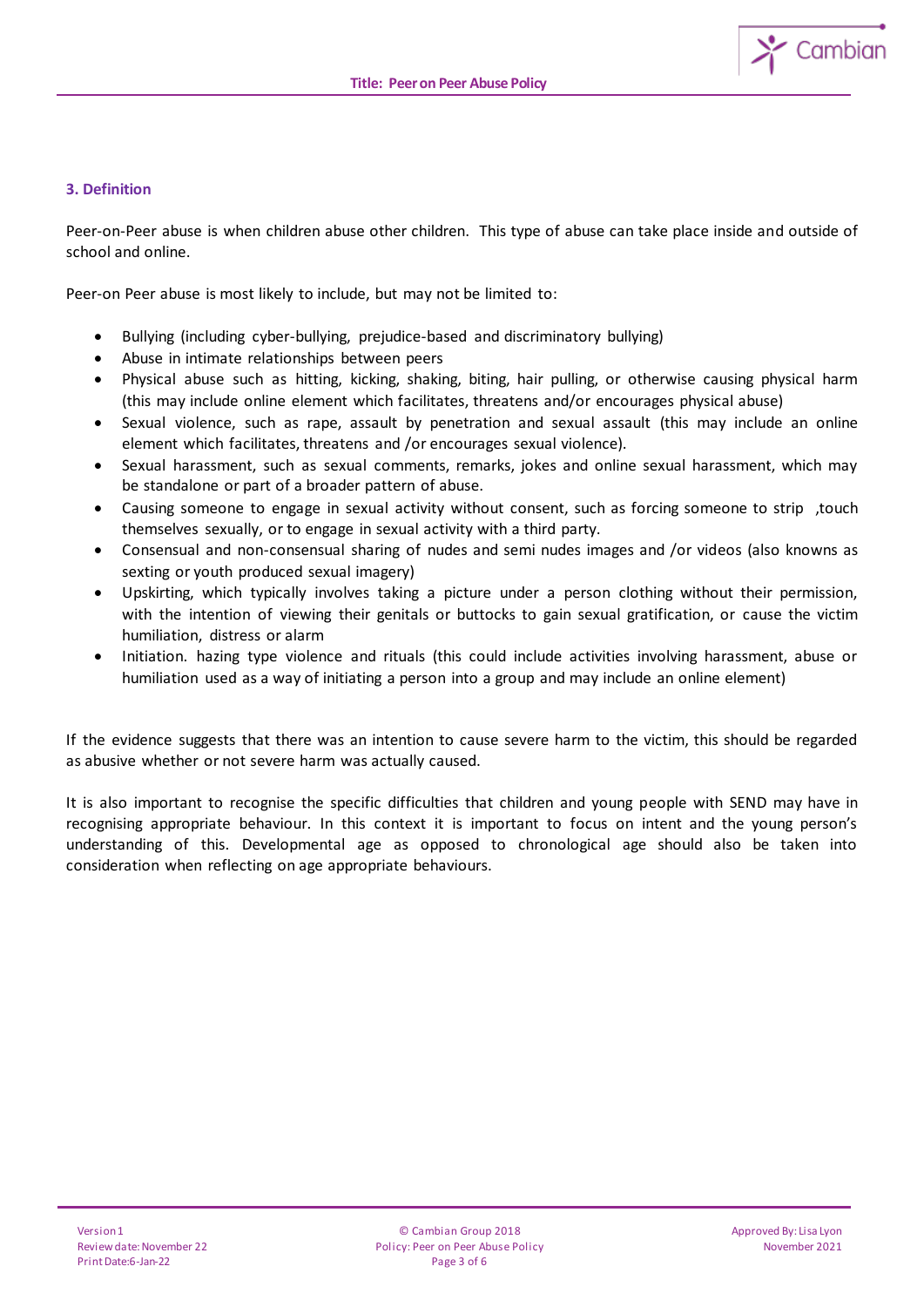

- how it can be managed
- what appropriate support and intervention can be put in place to meet the needs of the individual
- what preventative strategies may be put in place to reduce further risk of harm.

Abuse is abuse and should never be tolerated or passed off as 'banter' or 'part of growing up'. It Is important to consider the forms abuse may take and the subsequent actions required.

• Children are vulnerable to abuse by their peers. Such abuse should be taken as seriously as abuse by adults and should be subject to the same child protection procedures.

Abuse is abuse and should never be tolerated or passed off as 'banter' or 'part of growing up'. It is important to consider the forms abuse may take and the subsequent actions required.

• Children are vulnerable to abuse by their peers. Such abuse should be taken as seriously as abuse by adults and should be subject to the same child protection procedures.

• Staff should not dismiss abusive behaviour as normal between young people and should not develop high thresholds before taking action.

• Staff should be aware of the potential uses of information technology for bullying and abusive behaviour between young people.

• Staff should be aware of the added vulnerability of children and young people who have been the victims of violent crime (for example mugging), including the risk that they may respond to this by abusing younger or weaker children.

The alleged perpetrator is likely to have considerable unmet needs as well as posing a significant risk of harm to other children. Evidence suggests that such children may have suffered considerable disruption in their lives, may have witnessed or been subjected to physical or sexual abuse, may have problems in their educational development and may have committed other offences. They may therefore be suffering, or be at risk of suffering, significant harm and be in need of protection. Any long-term plan to reduce the risk posed by the alleged perpetrator must

address their needs.

## **4.Prevention**

#### **As a school we will minimise the risk of allegation against other pupils by:-**

- Providing a developmentally appropriate PSHE/British Values/SMSC curriculum which develops pupils' understanding of acceptable behaviour and keeping safe;
- Having a robust online and technology safety programme which develops pupils' knowledge, understanding and skills, to ensure personal safety and self-protection when using the internet and social networking (in connection with Education and the Connected World 2018 KCCIS);
- Having robust monitoring and filtering systems in place to ensure pupils are safe and act appropriately when using information technology;
- Having systems in place for any pupil to raise concerns with staff, knowing that they will be listened to, believed and valued;
- Delivering targeted work on assertiveness and keeping safe to those pupils identified as being at risk;

Cambian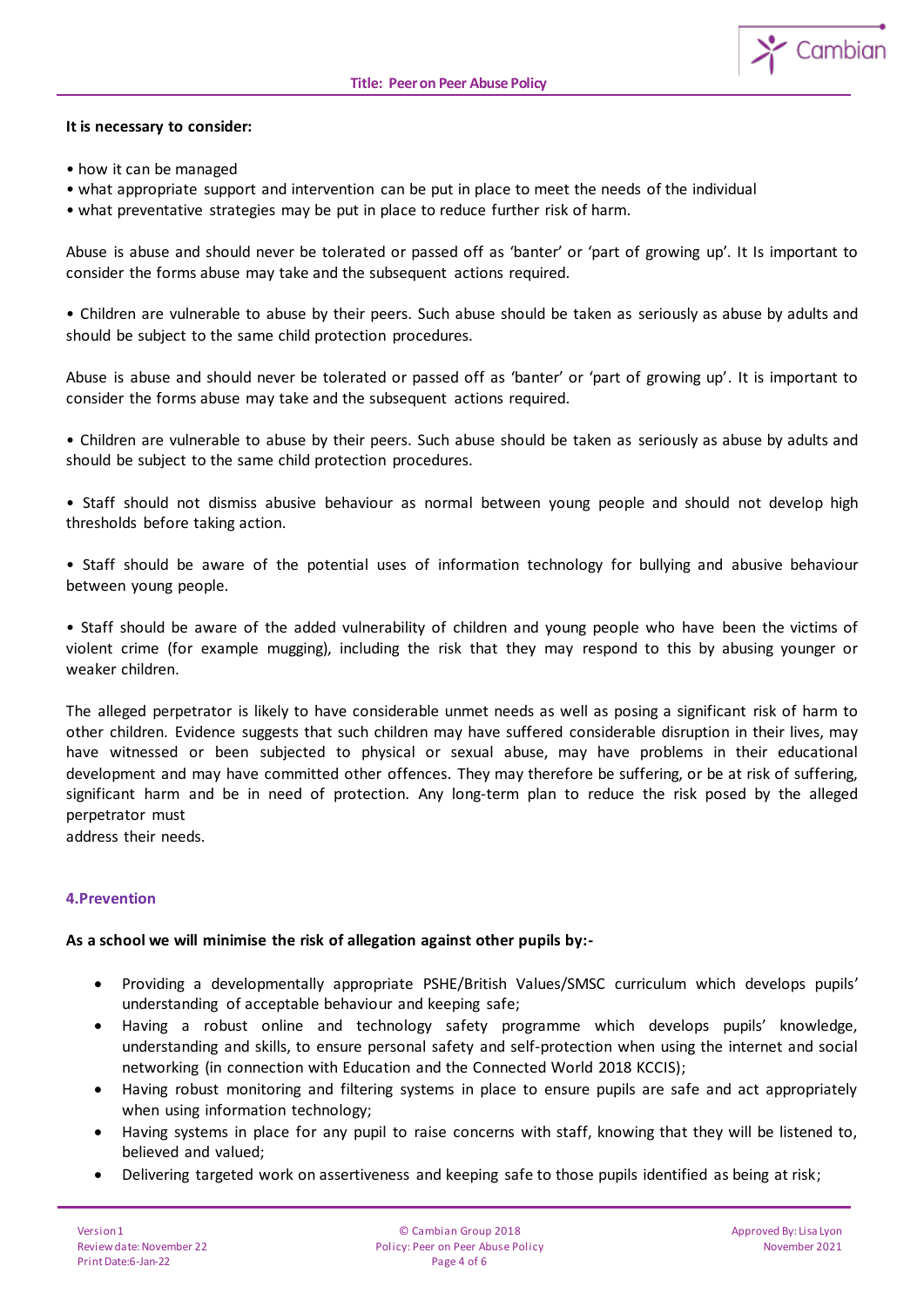

- Developing robust risk assessments and providing targeted work for pupils identified as being a potential risk to other pupils.
- Using restorative practice to ensure pupils are heard, giving each pupil the opportunity to speak and to know that there has been a resolution and a way forward.

# **5. Allegations against other pupils which are safeguarding issues**

Allegations may be made against pupils by other young people in the school, which are of a safeguarding nature. Safeguarding issues raised in this way may include physical abuse, emotional abuse, sexual abuse, teenage relationship abuse, sexually harmful behaivour, sexual exploitation, bullying, cyber bullying, gender based bullying and sexting. If some of the following features are present, the allegation should be regarded as of a safeguarding nature.

The allegation:-

- Is made against an older pupil and refers to their behaviour towards a younger pupil or a more vulnerable pupil;
- Is of a serious nature, possibly including a criminal offence;
- Raises risk factors for other pupils in the school;
- Indicates that other pupils may have been affected by the pupil's behaviour;
- Indicates that young people outside the school may be affected by the pupil's behavior.

The definitions of different types of abuse can be found in Potterspury Lodge School Safeguarding and Child Protection Policy.

## **6. Procedure for Dealing with Allegations of Peer on Peer Abuse**

When an allegation is made by a pupil against another pupil, members of staff should consider whether the complaint raises a safeguarding concern. If there is a safeguarding concern the Designated Safeguarding Lead (DSL) should be informed immediately. The following points should also be noted:

- It is essential that all victims are reassured that they are being taken seriously and that they will be supported and kept safe;
- Confidentially should not be promised as it is likely a concern will have to be shared further;
- It should be recognised that the young person has placed the staff member in a position of trust and therefore they should be supportive and respectful;
- The young person should be listened to carefully, whilst remaining non-judgmental, clear about boundaries, open about how the report will be progressed, not asking leading questions, and only prompting the young person where necessary with open questions (where, when, what, etc);
- A written record should be made;
- The facts should be recorded as the child presents them and the notes should not reflect the personal opinion of the note taker;
- If not absolutely necessary staff should not view or forward illegal images of a child (See UKCCIS Sexting for advice) unless advised to do so by an outside agency for example the police or children social care.